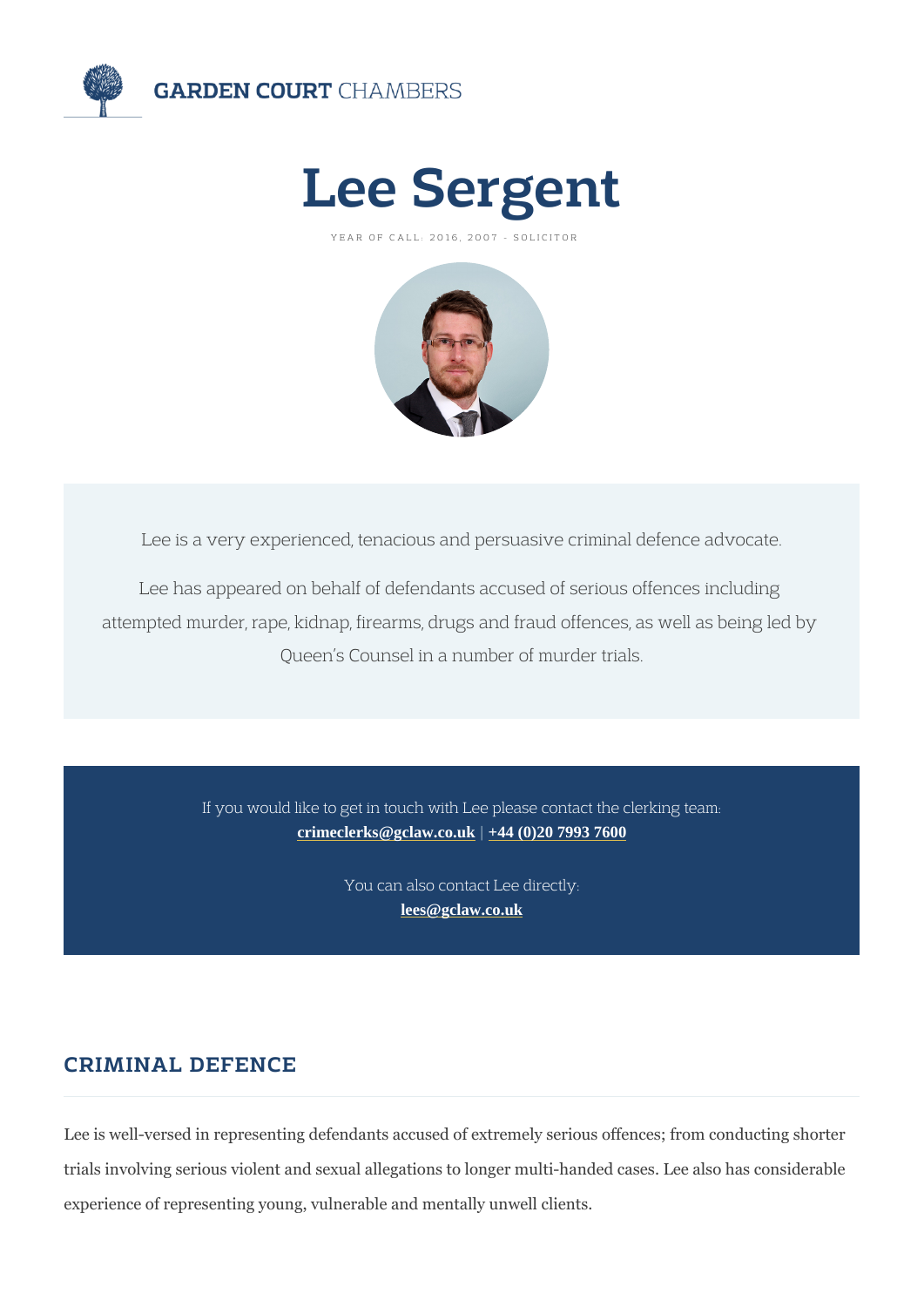Lee is assiduous and methodical in his preparation. He is always alive to by making applications to dismiss, to exclude the decisive evidence and t astute and recognises that good judgment is a must for any successful tri

Lee is a formidable advocate who will always fight his lay client s corner a witness at trial or by advancing powerful mitigation at a sentence heari

#### NOTABLE CASES

Past notable cases can belivik wheed ebelowee a list of recent notable cases

#### Acting Alone

R v PS 2021] securing not quilty verdicts for PS who was tried, along with another, of attempting to murder a man in a shooting using a double-barreled sawn-off shotgun

R v KB [2021] acting at trial on behalf of KB who was accused of the rape of a 16-year-old learning disabled girl R v RL [2021] representing RL at trial in which he faced rape and other sexual allegations made by a number of girls and young women

R v ED[2021] two-handed cut-throat defence trial in which both defendants had stabbed the other causing potentially life-threatening injuries and in which both were claiming self-defence against the other R v GS [2020] representing at trial a lorry driver accused of being part of a conspiracy to import 36 kilos of cocaine worth £1.5m, which had been found concealed in modified exhaust stacks on the lorry he was driving. GS contended that he had no knowledge of the cocaine packages and that others must have hidden them in the exhaust stacks, as he slept on the continent, in order to use him as an unwitting driver. Following a three-week trial, the jury returned a unanimous not guilty verdict

R v RI[2019] a ten-count trial involving alleged sexual offences on underage girls

R v RM[2019] representing the first defendant in a three-handed trial of allegations of conspiracy to commit armed robbery involving the use of GPS trackers

R v DC[2019] two-handed trial involving allegations of possession of a firearm and possession with intent to supply several kilos of cannabis. A number of legal issues were involved including strict liability (firearms), confessions and duress. DC ran duress against his co-defendant and was found not guilty of all counts

R v BM [2018] acting on behalf of BM in this multi-handed kidnap and wounding with intent trial

R v JE [2018] representing JE at trial facing historic sexual abuse allegations going back to the late eighties when the Complainant was a young child

R v LW[2018] LW was accused of anally raping an eleven-year-old boy some years earlier. Acquitted by the jury following a trial

R v JM [2017] representing at trial JM who was alleged to have stabbed a man in the chest and head during a robbery causing the man permanent brain damage

R v AA [2017] representing at trial a man with complex mental health issues accused of setting fire to his own flat and being thereby reckless as to endangering the lives of others

R v OAO [2017] this was a multi-handed, multi-million-pound fraud involving the theft of thousands of peoples'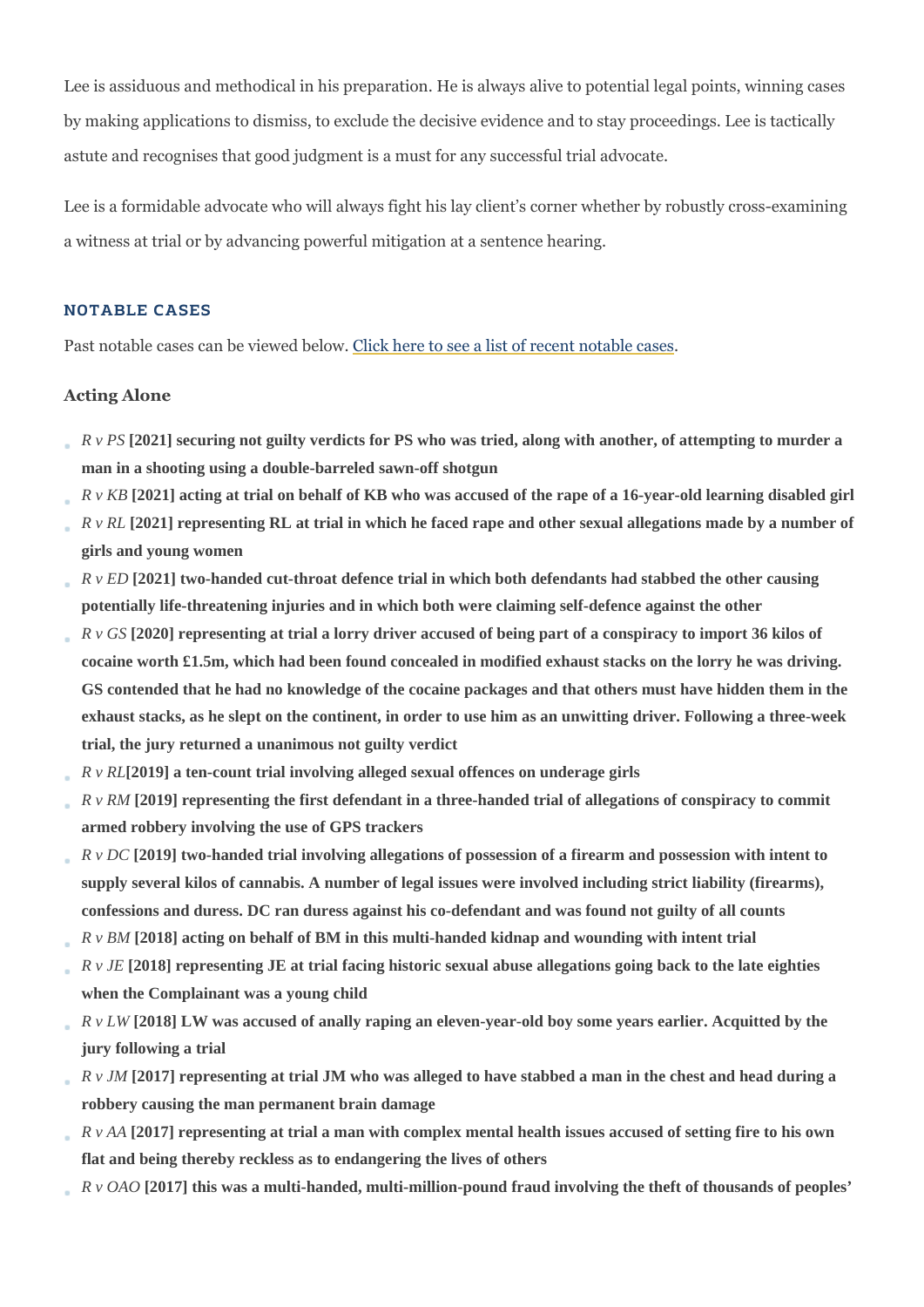- **identities which were used to fraudulently claim tax credits, the proceeds of which were laundered using numerous means. The Prosecution offered no evidence against OAO on the second day of trial**
- *R v T* **[2017] T was accused of committing sexual offences, including a number of counts of sexual intercourse with a girl under 16, on his half-sister years earlier when she was a young child. The defence was that these were false allegations. The jury found T not guilty of all counts except for one count of indecent assault. The indecent assault conviction was subsequently quashed on appeal- see below**
- *R v LVB* **[2017] LVB was accused of falsely imprisoning his ex-partner and children and threatening to kill them. Jury acquitted LVB of all counts following a trial**
- *R v RH* **[2017] representing RH at trial where he was accused of multiple counts of anal rape on a man with learning disabilities and who required the assistance of an intermediary during the trial**
- *R v LC* **[2016] LC was accused of the oral rape and attempted vaginal rape of a young woman in a toilet cubicle in a public house. Following trial, the jury returned unanimous not guilty verdicts**
- *R v CN* **[2016] represented at trial a man accused of multiple counts of burglary and handling stolen motor vehicles as well as a charge of GBH with intent, whereby it was alleged that CN reversed a stolen motor vehicle at speed into a police officer causing him very serious fractures to his leg**
- *R v CH* **[2016] multi-handed GBH with intent trial concerning the stabbing of a young man in South London**
- *R v FK* **[2016] FK was found to be unfit to stand trial. Acted on behalf of FK at a jury trial of issue, namely whether he did the act of causing death by dangerous driving**
- *R v KL* **[2016] represented a young man who stood accused of attempted vaginal rape and anal rape of a fifteen-**÷ **year-old girl. Following trial, the jury returned unanimous not guilty verdicts on both counts**
- *R v AB* **[2016] AB faced a fifteen-count indictment containing multiple allegations of rape, assault by penetration, assault occasioning actual bodily harm as well as a count of perverting the course of justice. Following trial, the jury returned unanimous not guilty verdicts on all counts**
- *R v GN* **[2016] GN faced eight counts of rape and rape of a child under 13 in respect of historic allegations made by his niece and nephew. Not guilty verdicts on all counts returned by the jury following trial**
- *R v JH* **[2015] represented JH in a six-handed trial that concerned the alleged supply of firearms and ammunition. JH was acquitted by the jury of the ammunition charge he faced**
- *R v WS* **[2015] WS was one of seven defendants tried in respect of allegations of conspiracy to commit kidnap, false imprisonment and blackmail. WS was acquitted following a successful submission of insufficient evidence at the close of the prosecution case**
- *R v TP* **[2014] represented at trial a seventeen-year-old defendant with complex mental, learning and behavioural disorders who was charged with wounding with intent and attempted murder**
- *R v CC* **[2014] represented a defendant accused of kidnap, false imprisonment and blackmail in a multi-handed trial and retrial**
- *R v KY* **[2014] represented the first defendant in a multi- handed trial of defendants accused of conspiracy to commit cash-in-transit robberies**
- *R v LH* **[2013] represented a defendant facing allegations of false imprisonment and sexual offences alleged by two women on different occasions including an allegation of knife- point rape**
- *R v MB* **[2013] the second trial concerning the murder of a young man in Islington who had been stabbed to death in an attack that formed part of a series of tit for tat stabbings perpetrated by rival local gangs. MB was charged with conspiracy to cause GBH with intent. Prosecution offered no evidence a week into the trial following the exclusion of some identification evidence and further disclosure that contradicted the prosecution**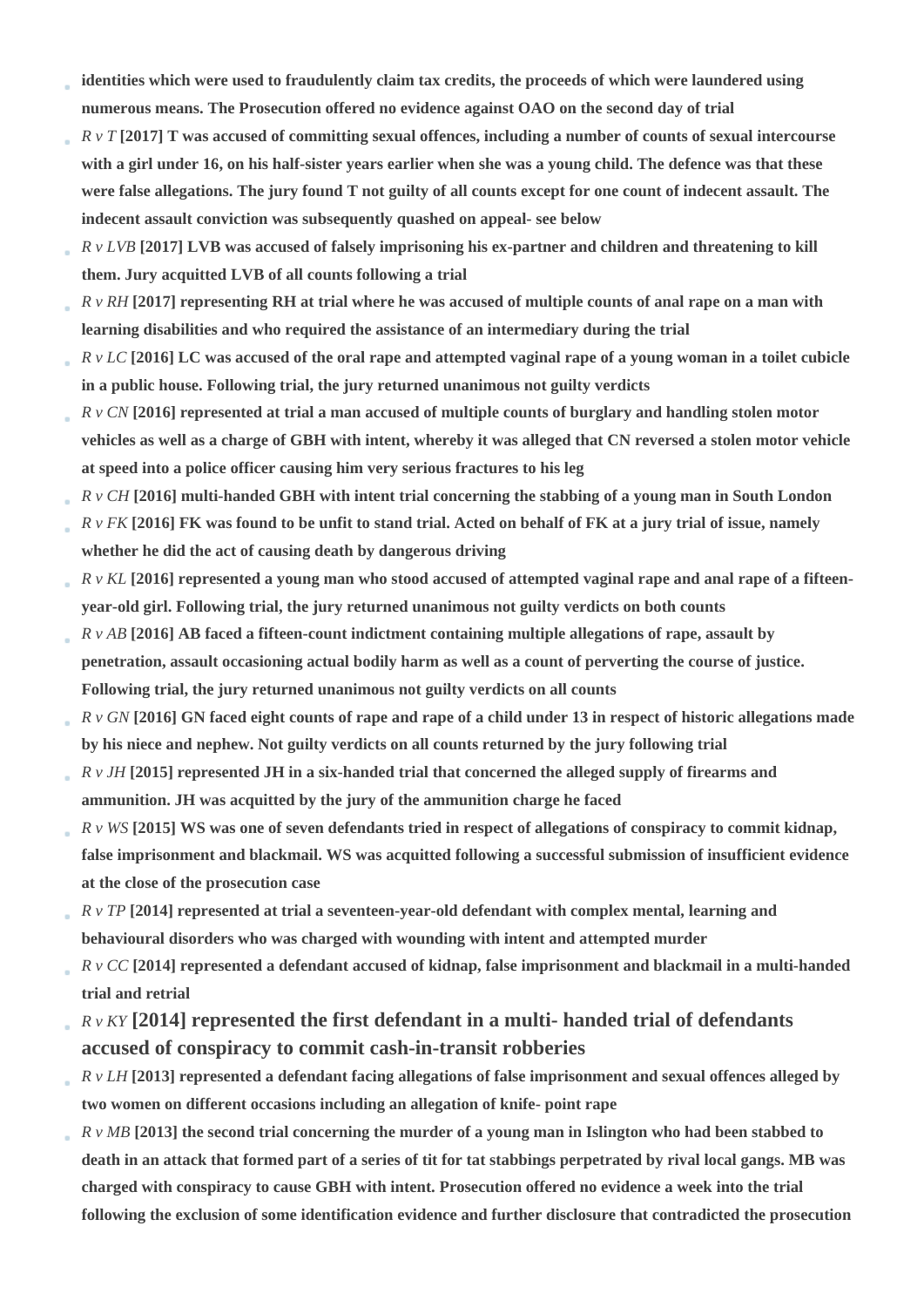- **case against MB**
- *R v GI* **[2013] a father accused by his eighteen-year-old daughter of throwing her off a third-floor balcony. Originally arrested for attempted murder but charged with GBH with intent. Successful submissions of insufficient evidence at close of prosecution case following legal argument regarding the weight of the daughter's original written statement as against her contrary oral evidence given at trial**
- *R v RS* **[2013] multi- handed trial involving allegations of gunpoint robbery of a vehicle and kidnap. RS convicted by jury. Successful application to stay a second indictment charging firearms offences on grounds that the second indictment was founded upon substantially the same facts as those that the first indictment was founded upon**

#### **Reported Court of Appeal Cases**

- *Danny Mansfield v DPP* **[2021] EWHC 2938 (Admin) Case Stated before the High Court to determine two issues. The Court found in our favour on both issues. The Magistrates' Court does have jurisdiction to deal with both type one and two abuse of process applications with cases reserved for the consideration of the High Court 'very narrow indeed, perhaps comprising only executive misconduct in relation to extradition, as occurred in Bennett itself.' The broken promise in the present case did amount to an abuse of process and proceedings ought to be stayed**
- *R v Aaron Mark McWilliams* **[2021] EWCA Crim 745 in which the Court of Appeal considered the effect of the Release of Prisoners Order 2020 on the correct proportion of the notional term that should be taken when fixing the minimum term for discretionary life sentences. Held, that the appropriate proportion should no longer be half but rather two thirds. (Referred to at 5A-830 Archbold)**
- *R v DS* **[2020] EWCA Crim 285 this was a terminatory ruling case in which the Court of Appeal considered the scope of abuse of process applications made following a decision to prosecute as against a conclusive grounds decision made by the SCA that a defendant was a victim of trafficking. It was concluded that, in the light of the inception of the Modern Slavery Act 2015 which provided a statutory defence, there was no longer 'room…. for the abuse of process jurisdiction to immunise the respondent from prosecution.' (Referred to at 19- 467Archbold)**
- *R v Hargit Singh Bariana* **[2021] EWCA Crim 967 appeal against sentence for offences of forced labour and supply of drugs. Total sentence reduced from 8½ to 7½ years**
- *R v Ryan Harrison* **[2020] EWCA Crim 1926 sentence for offences of burglary reduced from 4 to 3 years**
- *R v T* **[2017] EWCA Crim 1774 T had been convicted by the jury of one count of indecent assault and acquitted of the more serious counts of sexual intercourse with a girl under 16 alleged to have been committed by him on his half-sister years earlier when she was a young child. It was successfully submitted that the conviction was unsafe based upon the way the case had been summed up by the trial judge, with Lord Justice McCombe observing that "…. the tendency of the summing up was to undermine the credibility of the applicant and to enhance that of the complainant." Appeal allowed, conviction quashed**
- *R v Mansaray (Mahammed)* **[2014] EWCA Crim 1282 sentence imposed for offering to supply fake drugs reduced from eighteen months to fifteen months**
- *R v Christopher Rowsell* **[2012] EWCA Crim 1533 sentence reduced from two and a half to two years imprisonment**
- *Davinder Kapotra and The Queen* **[2011] EWCA Crim 1843 successful appeal to Court of Appeal leading to**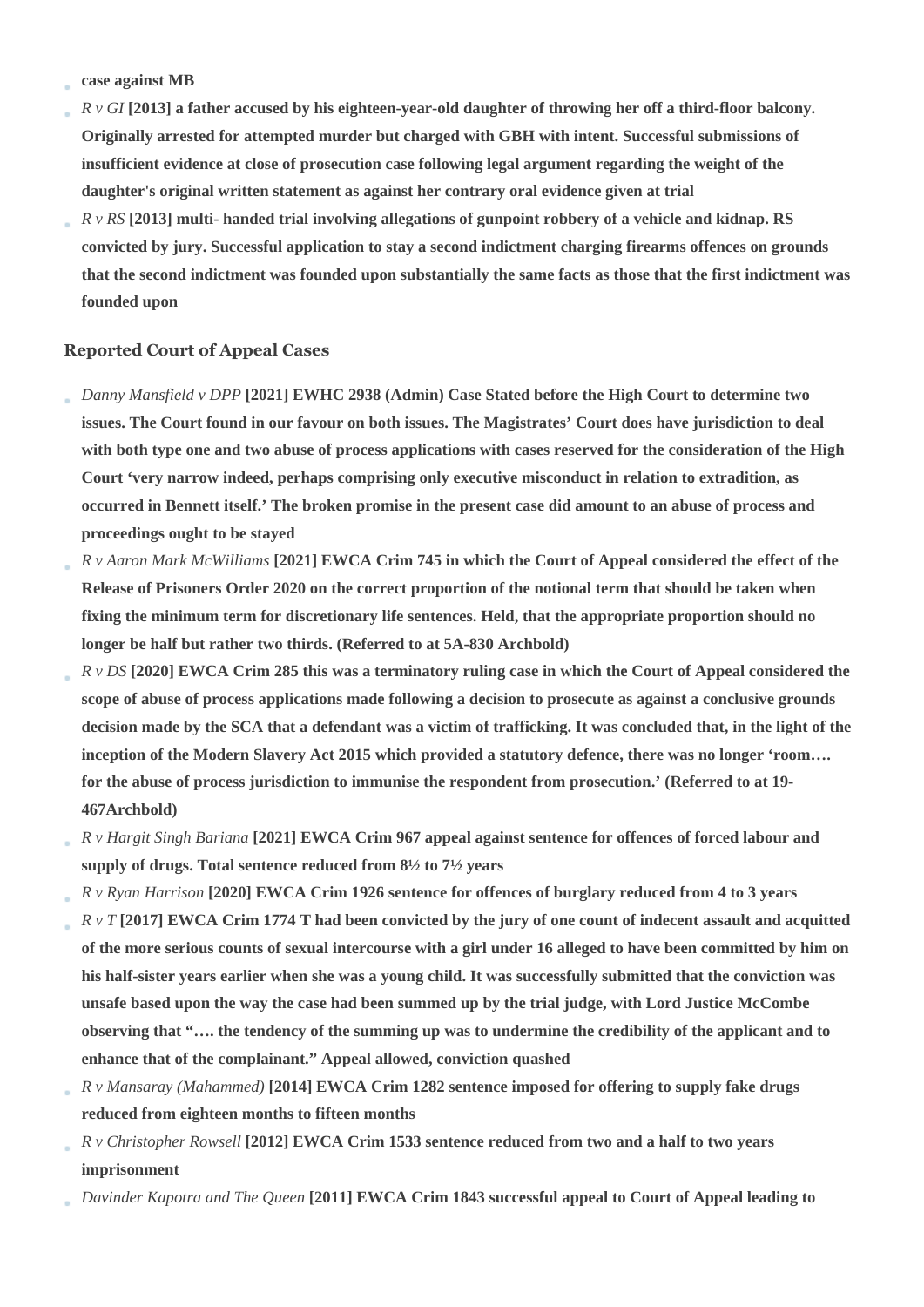**quashing a restraining order made on acquittal. Referred to at 19-358d Archbold 2016**

### **Led by senior counsel**

- *R v TA* **[2014] led by Queen's Counsel in multi-handed murder trial involving rival drug dealers in Folkestone**
- *R v AA* **[2013] led by Queen's Counsel in multi-handed murder trial where it was alleged the deceased had been targeted and located using a tracker system. Acquitted of murder and convicted of manslaughter and conspiracy to falsely imprison**
- *R v OS* **[2013] led by Queen's Counsel in the first of two trials concerning the murder of a young man in Islington who had been stabbed to death in an attack that formed part of a series of tit for tat stabbings perpetrated by rival local gangs. OS charged with murder. It was successfully argued that the decisive evidencethe purported recognition of OS from CCTV footage by an Intelligence Analyst- ought to be excluded as its admission would have such an adverse effect on the fairness of the trial; the jury acquitted OS upon the judge's direction**
- *R v CG* **[2011] led by Queen's Counsel in multi-handed gang-related murder of a young man in Sydenham representing the first defendant in the second of two trials in respect of the murder. Acquitted of murder and convicted of manslaughter**
- *R v RM* **[2008] led by senior counsel in a high-profile caustic soda GBH and gang rape case. RM was convicted of rape and of causing GBH but acquitted of causing GBH with intent**
- *R v MG* **[2008] led by senior counsel in multi-million pound conspiracy to supply amphetamine case where the defendant was acquitted by jury after trial**

## **BACKGROUND**

Lee practised as a Solicitor-Advocate from 2007 to 2016, working for two major London criminal defence firms. During his time as a Solicitor-Advocate, Lee exclusively worked as a Crown Court Advocate gaining considerable experience and undertaking ever more serious cases. In 2016 Lee decided to transfer to the Bar and has been practising at the independent Bar ever since.

## EDUCATION

New College, Oxford University (BA Jurisprudence)